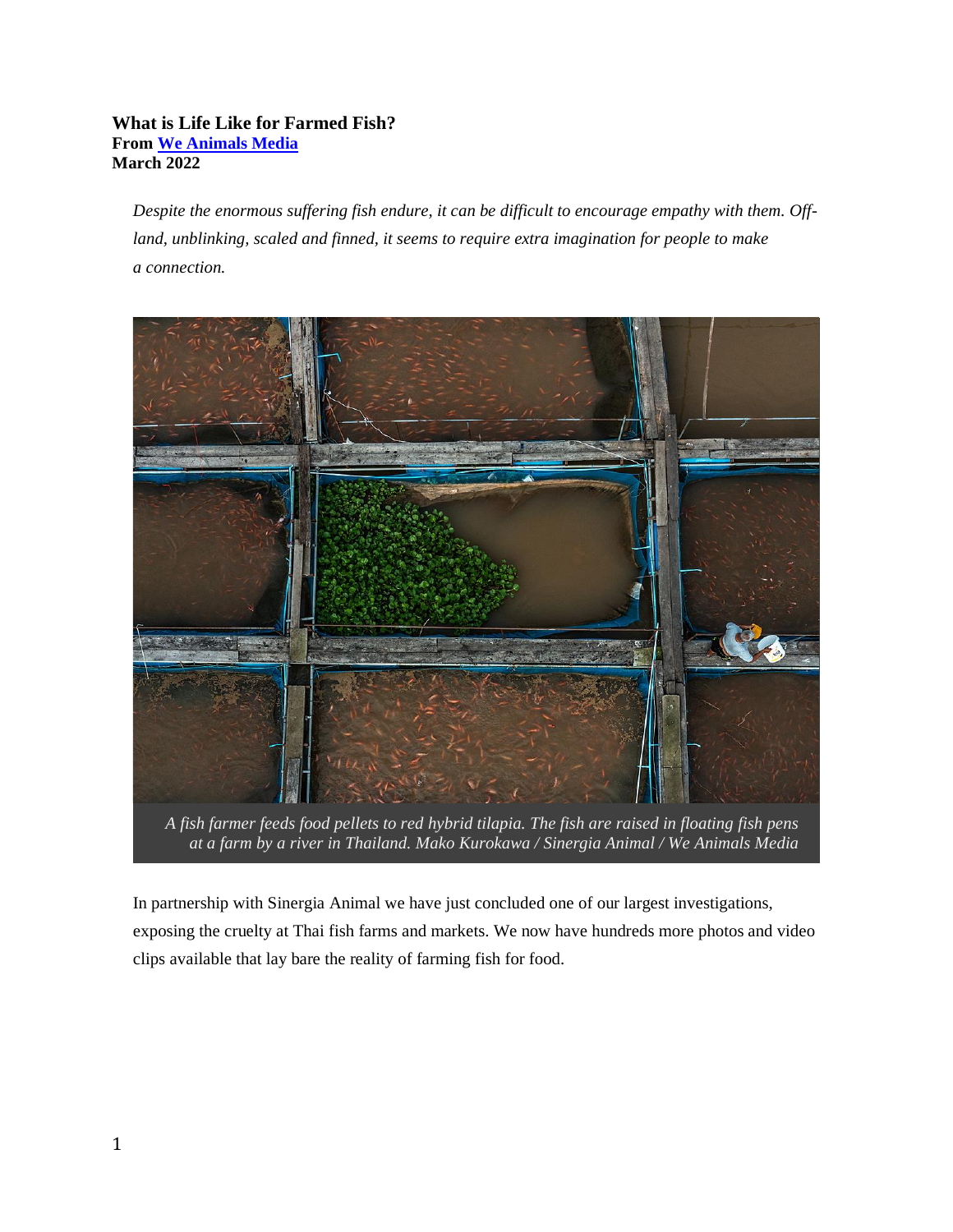

*A large group of red hybrid tilapia converge at the surface of a crowded floating pen during feeding time.*



*A pile of dead red hybrid tilapia is cast aside in a plastic drum after being removed from floating pens by workers at a fish farm.*

Despite the enormous suffering fish endure, it can be difficult to encourage empathy with them. Off-land, unblinking, scaled and finned, it seems to require extra imagination for people to make a connection.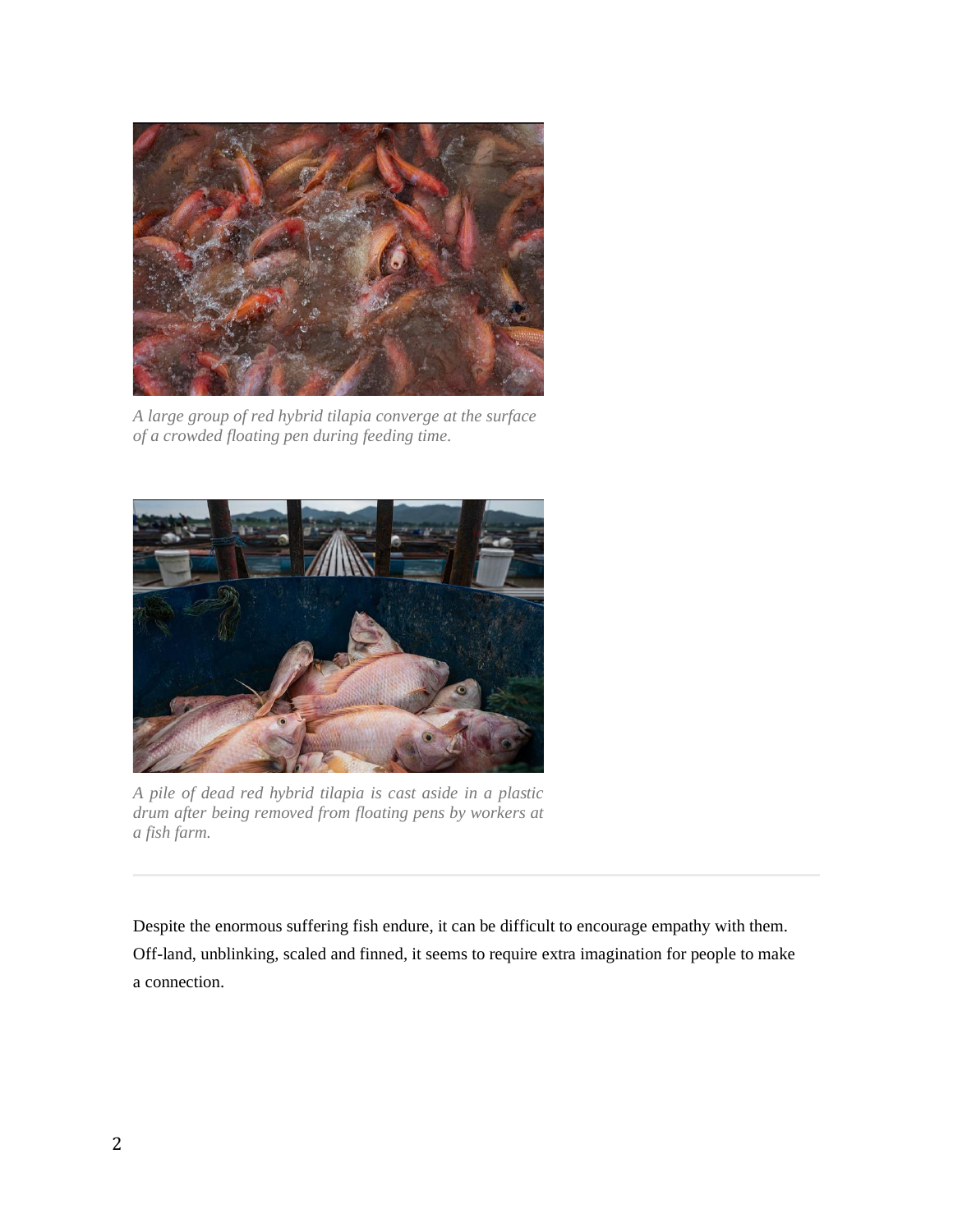

*Red hybrid tilapia gorge on homemade formulated food pellets on the surface of the murky water of a floating pen at a fish farm.*



*Several live Nile tilapia in the murky water of a densely crowded tank at a Thai supermarket.*

Thailand is a major consumer and exporter of fish, killing hundreds of millions each year. Our investigation documents fish tossed alive into buckets filled with ice; fish suffocated in open air or in plastic bags; diseased fish; and fish often gutted and descaled alive. This happens at small fish farms and at some of the largest markets and wholesalers in the country.